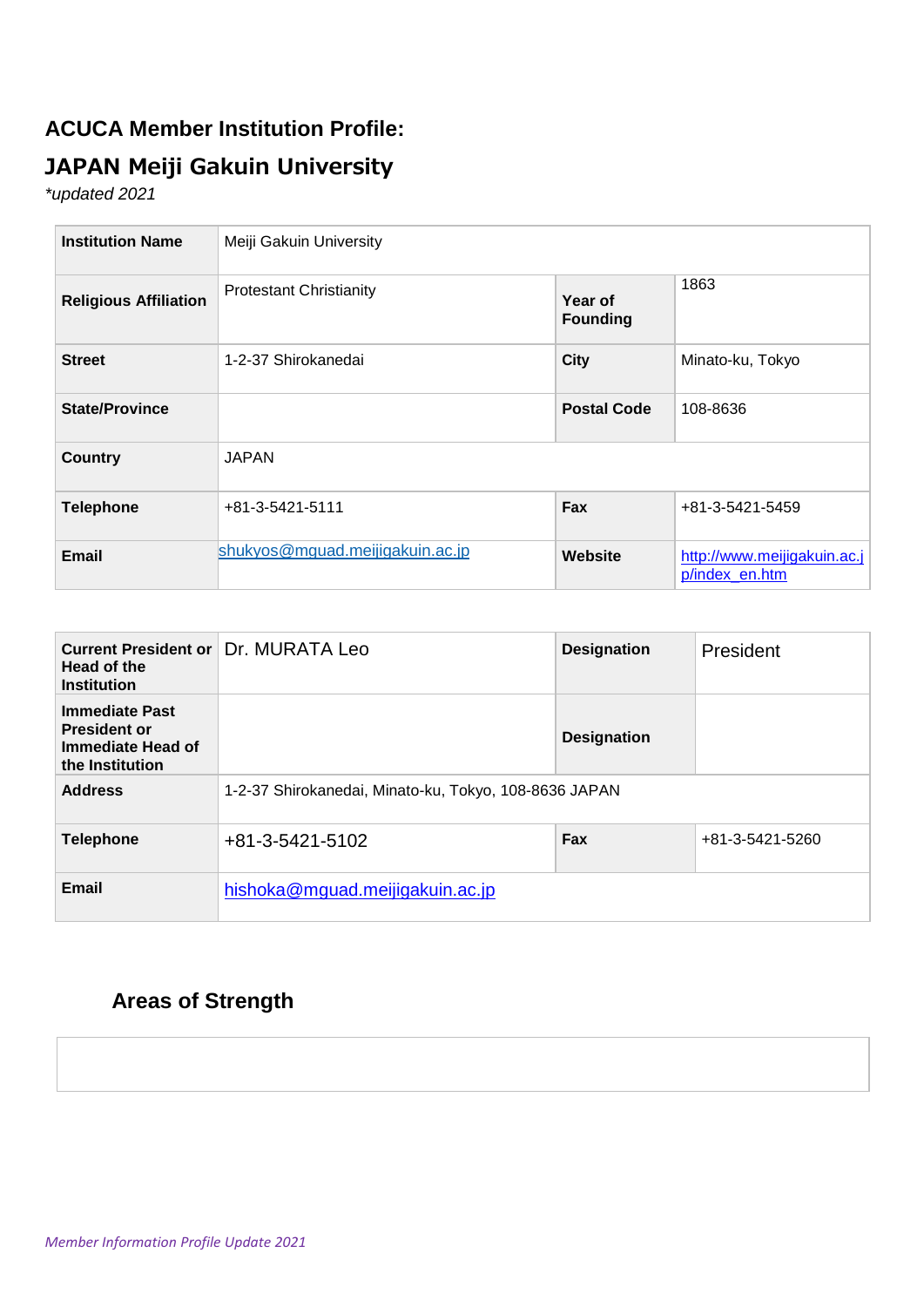| Do you have an OFFICE FOR INTERNATIONAL PROGRAMS OR INTERNATIONAL LINKAGES? Yes |                                                       |     |                 |  |
|---------------------------------------------------------------------------------|-------------------------------------------------------|-----|-----------------|--|
| <b>Name of Office</b>                                                           | <b>International Center</b>                           |     |                 |  |
| <b>Head</b>                                                                     | Professor SEKIGUCHI Sachiyo<br><b>Position</b>        |     | <b>Director</b> |  |
| <b>Address</b>                                                                  | 1-2-37 Shirokanedai, Minato-ku, Tokyo, 108-8636 JAPAN |     |                 |  |
| <b>Telephone</b>                                                                | +81-3-5421-5423                                       | Fax | +81-3-5421-5458 |  |
| Email                                                                           | cicet@mquad.meijigakuin.ac.jp                         |     |                 |  |

## **Student Population**

| Undergraduate |        |         |     |  |  |
|---------------|--------|---------|-----|--|--|
| Local         | 11,474 | Foreign | 191 |  |  |
| Graduate      |        |         |     |  |  |
| Local         | 108    | Foreign | 43  |  |  |

### **Programs**

| Attach list of undergraduate programs<br>Indicate those taught in English. | For Degree seekers<br>https://fis.meijigakuin.ac.jp/en/gts/                                                                                                                                                                                       |  |  |  |
|----------------------------------------------------------------------------|---------------------------------------------------------------------------------------------------------------------------------------------------------------------------------------------------------------------------------------------------|--|--|--|
|                                                                            | For exchange/visiting students including ACUCA<br><b>SMS</b><br>https://www.meijigakuin.ac.jp/en/international/students/ac<br>ademics_program/<br>$*$ Please refer to the list on the page as a exchange<br>program before the COVID-19 pandemic. |  |  |  |
| Attach list of graduate programs.<br>Indicate those taught in English.     |                                                                                                                                                                                                                                                   |  |  |  |

## **Faculties / Schools / Colleges (e.g. School of Sciences)**

<https://www.meijigakuin.ac.jp/en/academics/faculty/>